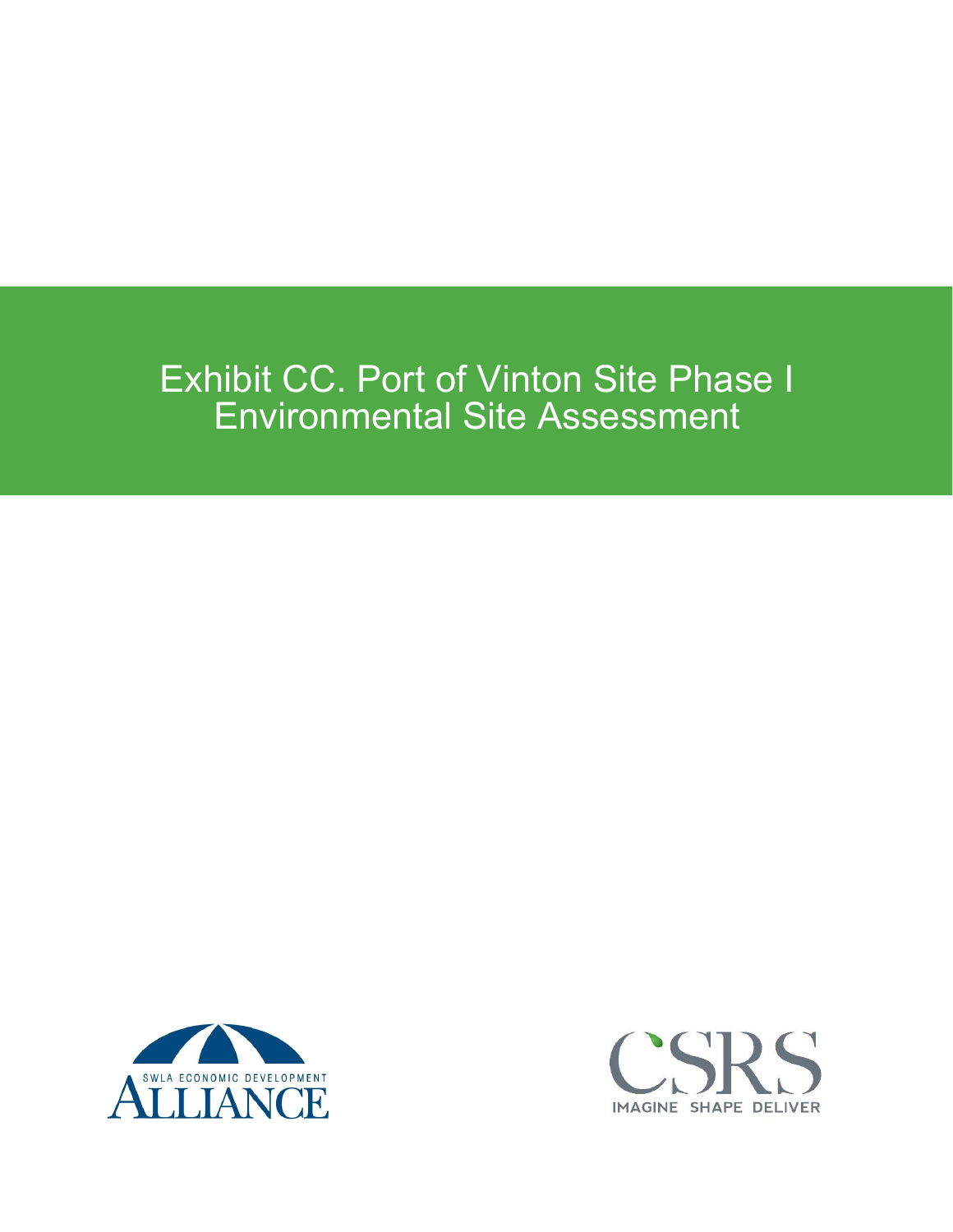

A & M Associates, Inc. 616 N. Parkerson Ave. Crowley, LA 70526 PH: 337-514-2112 Fax:337-514-2113 bryan@amaenviro.com www.amaenviro.com

April 20,2018 Mr. Gus Fontenot 4310 Ryan Street Lake Charles, Louisiana 70650

## Port of Vinton Site Phase I Environmental Site Assessment

Reference: Phase I Environmental Site Assessment Undeveloped Property for Port of Vinton, Johnny Breaux Road, Vinton, Louisiana 70668

Dear Mr. Fontenot:

This report presents the results of the A & M Associates, Inc., Phase I Environmental Site Assessment, conducted for the Subject Site Port of Vinton located off Johnny Breaux Road, Vinton, LA 70668. The findings herein are based upon an on-site inspection conducted on April 20, 2018 by A & M personnel; various interviews with local and state officials; a search of available historic information sources; and a regulatory database search.

This environmental site assessment was prepared under the requirements and parameters as defined under ASTM 1527-05. ASTM standards have been designed to clarify and streamline Phase I Environmental Site Assessments and to provide a working framework for investigating a Subject Site. The ASTM standards are generally accepted as an industry standard. Any third party necessarily has different interests, purposes, and motives than the client regarding this assessment. Thus, use of this report by any third party is expressly prohibited without written authorization from Gus Fontenot and A&M Associates Inc., and the third party's written agreement to accept the limitations on liability and indemnification that were part of the agreement to perform the study and prepare this report.

A&M appreciates the opportunity to have been of service to you in this matter. If you have any questions, please contact us at (337) 514-2112.

Sincerely,

Bryan Benoit President A & M Associates, Inc.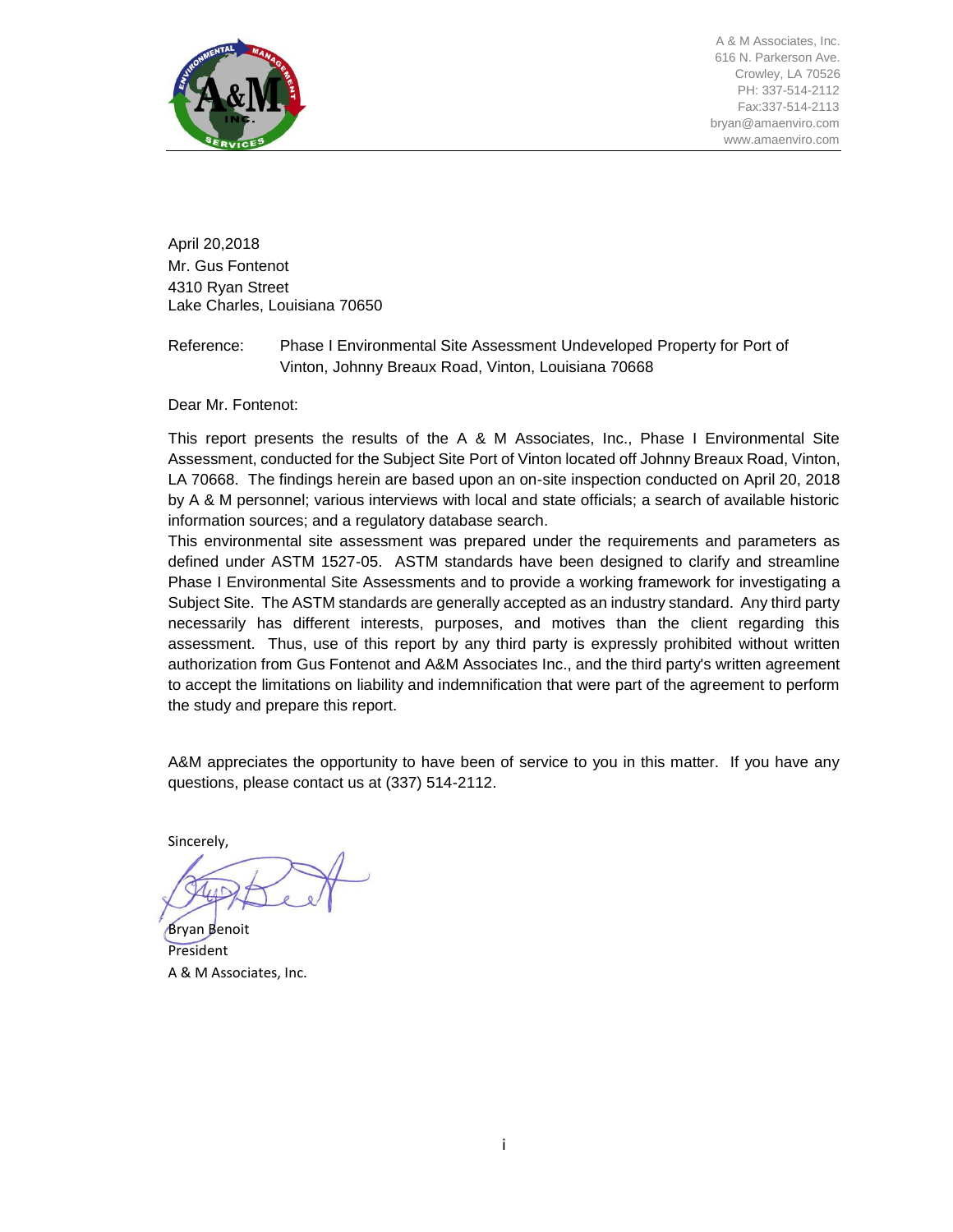## **Table of Contents**

| Comprehensive Environmental Response, Compensation and        |  |
|---------------------------------------------------------------|--|
|                                                               |  |
| Resource Conservation and Recovery Act Notification System  8 |  |
|                                                               |  |
|                                                               |  |
|                                                               |  |
|                                                               |  |
|                                                               |  |
|                                                               |  |
|                                                               |  |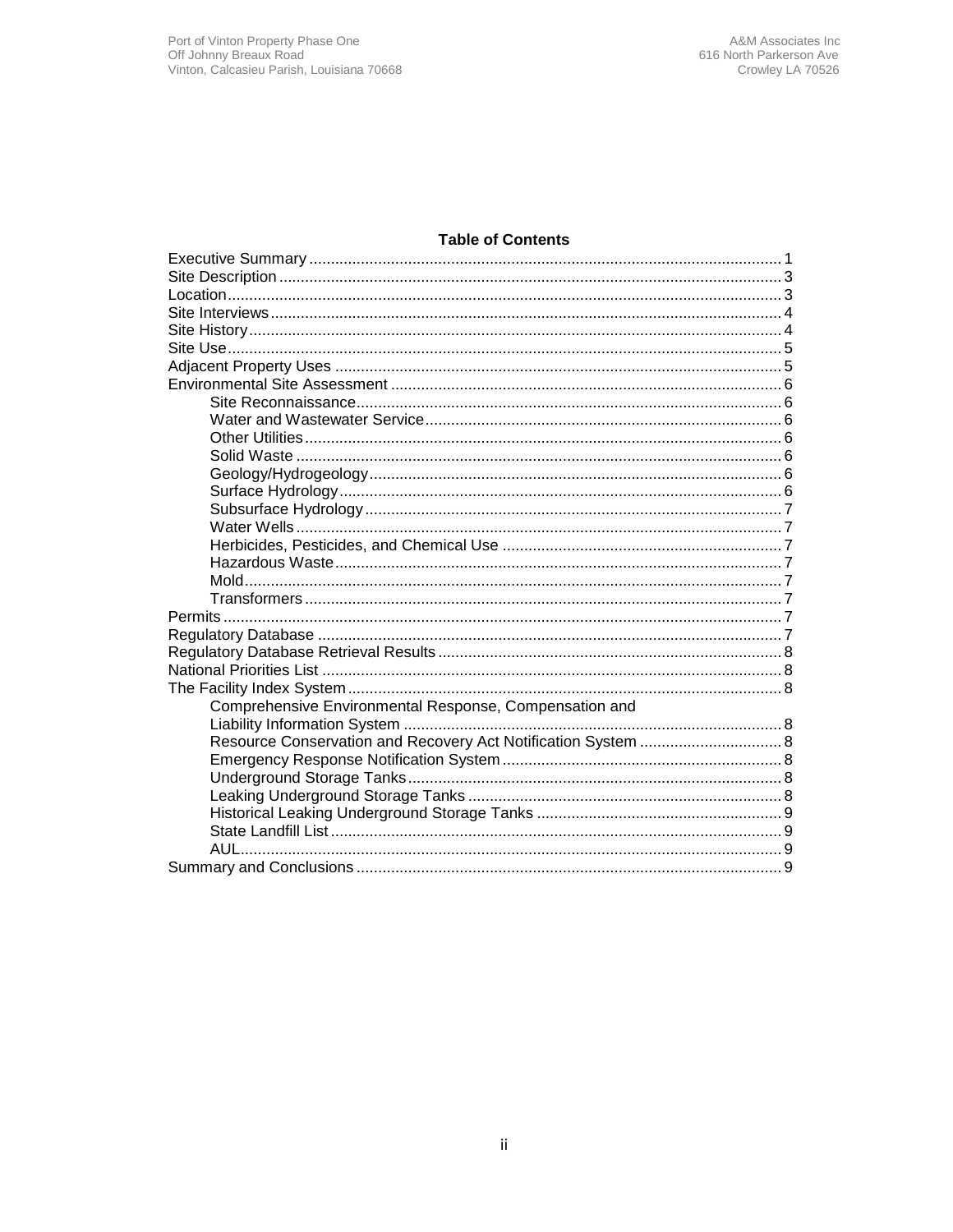## Appendixes

- Appendix A Property Deeds
- Appendix B EDR Aerial Photo Decade Package
- Appendix C EDR Historical Topographic Map Report
- Appendix D Certified Sanborn Map Report
- Appendix E EDR Environmental Lien Search Report
- Appendix F EDR City Directory Image Report
- Appendix G EDR Property Tax Map Report
- Appendix H EDR Building Permit Report
- Appendix I EDR Radius Map Report with Geo Check
- Appendix J Map of Port of Vinton
- Appendix K Notes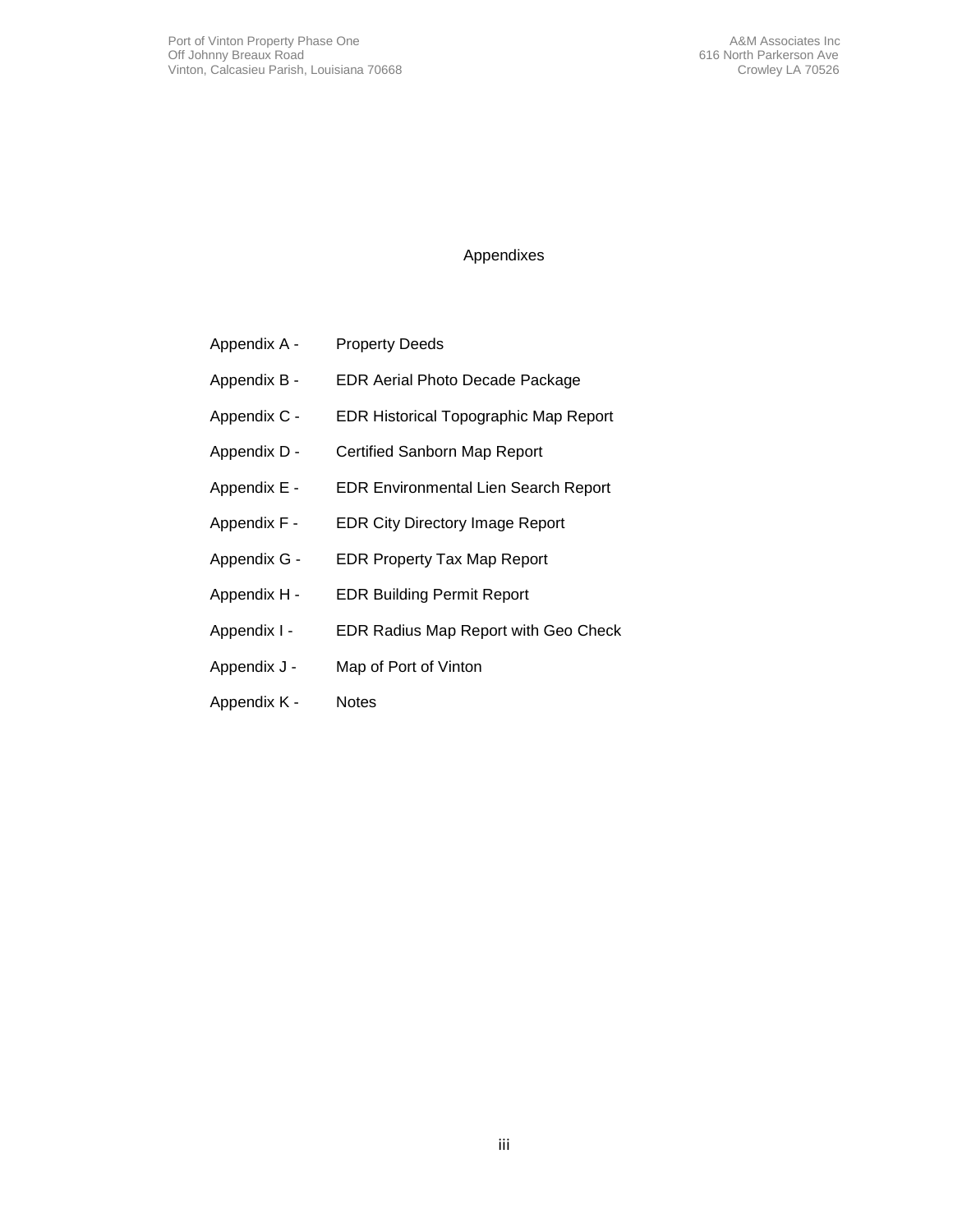## **EXECUTIVE SUMMARY**

- The Subject Site Port of Vinton is located off Johnny Breaux Road, Vinton, Louisiana 70668 and is composed of tracts of land:
	- @261012-0000-3100001 0000 @261012-0000-3200001 0000 @261012-0000-3300002 0000 @261012-0000-3400002 0000 TRACT 1 DESC AS: COM ON S/L OF SECT 26.10.12; SAID PT BING 2548 FT W OF SE COR OF SAID SECT 26, AND IN C/L OF JOHNNY BREUAX RD; TH N 2 DEGS E ALONG SAID RD C/L 2658.8 FT TO C/L OF GRAY RD AND N/L OF S/2 OF SAID SECT 26; TH N 87 DEGS W 964.7 FT TH FOLLOWING THE C/L WESTERLY OF GRAY RD BEING A REVERSE CURVE 582.1 FT TO BEG OF BRIDGE OVER THE VINTON DRAINAGE CANAL; TH W ALONG GRAY RD BRIDGE C/L 173 FT TO C/L OF SAID VINTON DRAINAGE CANAL TH S 2 DEGS W ALONG C/L MEANDERS OF SAID VINTON DRAINAE CANAL 2474.2 FT TO S/L OF SAID S/2 OF SAID SECT 26; TH S 87 DEGS E 1710.4 T TO POC (LESS AND EXCEPT PARCELS PREVIOUSLY SOLD TO CALCASIEU PARISH POLICE JURY, INCLUDING THOSE ACTS RECORDED IN CONV BK 2159 P 452, CONV B 2510 P 780 AND CONV B 3321 P 114; AND SUBJ TO PUB D R/WS ON N, S AND E SIDES THEREOF) @261012-0000-2100001 0000 @261012-0000-2200001 0000 @261012-0000-2300001 0000 @261012-0000-2400001 0000 TRACT 2: DESC AS: COM AT SE COR OF SECT 26.10.12, TH N 86 DEGS W 2548 FT O C/L OF JOHNNY BREAUX RD; TH N 2 DEGS E ALOND SAID C/L 2658.82 FT TO C/L OF GRAY RD AND THE N/L OF THE S/2 OF SAID SECT 26; TH S 87 DEGS E 2531.5 FT TH S 2706.7 FT TO POC (LESS AND EXCEPT PARCELS SOLD TO CALCASIEU PARISH POLICE JURY INCLUDING ACT RECORDED IN CONV B 2510 P 780; SUBJ TO PUB RD R/WS ALONG N & W LINES THEREOF @261012-0000-3300001 0000 @261012-0000-3400001 0000 TRACT3: DESC AS: COM FROM SE COR F SECT 26.10.12 TH N 86 DEGS W 2548 FT TO C/L OF JOHNNY BREAUX RD; TH N 87 DEGS W ALONG C/L OF PARISH RD 1710.4 FT TO C/L OF VINTON DRAINAGE CANAL AND POB OF TRACT 3; TH N 88 DEGS W 1186.9 FT TH N 2591.9 T TH S 82 DEGS E 271.6 FT TO C/L OF GRAY RD, TH SELY ALONG SAID RD C/L AN ARC DIST OF 1002.3 FT TO C/L OF VITNON DRAINAGE CANAL AT BRIDGE; TH S ALONG THE C/L MEANDERS OF SAID CANAL 2474.24 FT TO POB (SUBJ TO RD R/W ON N/L THEREOF) REF1-B 1555 P 603, DON B 16 P 7- 80 REF2-B 1725 P 127 B 1739 P 619-83 REF3-B 1890 P 237-85 REF4-BERNETT WILLIAM JARDELL ET AL B 2200 P 468-90 REF5-MARIE LOUISE JARDELL ET AL PARTNERSHIP B 31 P 581, FILE #2063473, B 2227 P 590, B 2228 P 84, P 102, P 149, P 151, P 105-91 REF6-B 2376 P 30, P 32-93 REF7-B 2510 P 780, B 2509 P 399-95 REF8-B 2667 P 444, FILE #2065650-97 REF9-B 2836 P 130-2000 REF10-B 2924 P 623-01 REF11-NEW LEGAL DESC B 3892 P 657-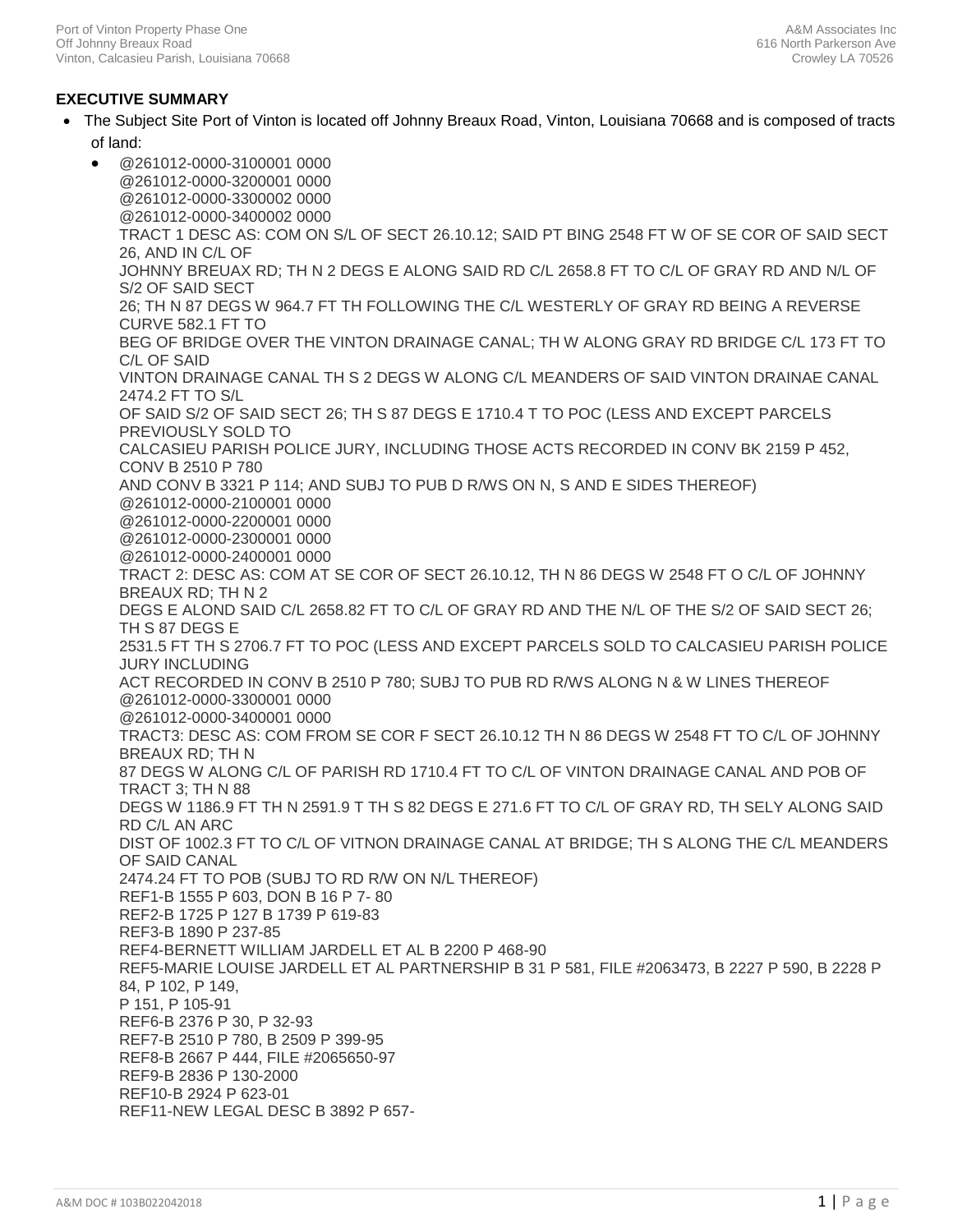## **INTERVIEWS:**

- An interview conducted by Bryan Benoit with, Tom Berry, Fire Chief with Ward 7 Fire District and as his positions as one of the Local Fire Chief for the Mutual Aid Area of Fire Districts #7, and Vinton Fire Department's. He stated he has been with the Ward 7 Fire Department since 1989 and has responded to numerous fires and incidents in the area in and around the Vinton. To date they have never responded to any incidents at the Subject Site. He also stated that the property was developed farmland used primary as grassland for grazing cattle. Chief Berry also added to the best of his recollection that the Subject Site had of no environmental concerns, such as hazardous waste, garbage dumping, or UST or AST associated with the Subject Site.
- An interview was conducted with Chief Berry of Ward 7 Fire District Fire Department. He indicated that he knew of the Subject Site and of the adjoining areas. Chief Berry concluded by stating that, the Ward 7 & Vinton Fire Department records indicated that the Fire Department has never responded to a fire at this location. The property was developed farmland. Chief Berry knew of no environmental concerns with the Subject Site.
- An interview was conducted on April 30, 2018 with The Calcasieu Parish Government Planning and Zoning David Thibodeaux. The following was discussed in the interview, The Vinton Harbor & Terminal District is zoned I-2. The Calcasieu Parish Government has zoned this property as "HEAVY INDRUSTRIAL".
- Spoke with Jerry Merchant, with the Vinton Harbor and Terminal District the Parish is running an 8" water line for both Fire Protection and consumption as per David Nevills, City of Vinton, Town Supervisor. The line will be approximately 100 feet from the gate near the southwest corner of the property near the intersection of Gray and Johnny Breaux Road. The City of Vinton has also run the Sewer Main to the same area.
- Spoke with Mr. Scott Wilkerson, Hazardous Waste Specialist, Department of Environmental Quality to determine if any DEQ files existed for the Subject Site. Mr. Scott Wilkerson indicated TEMPO has no files or AI # associated with the Subject Site. A review of LDEQ EDMS files confirmed that the Subject Site was not in the EDMS Data Base. He also stated there was no reason for the LDEQ to assign a AI# to the Subject Site.

## **RESEARCH**:

- According to EDR, the Subject site has been determined to have no environmental liens against it.
- According to EDR Property tax files and Chain of Title did not identify and obvious uses of the Subject Site. The following historical sources were not used as they were not reasonably ascertainable or, based on experience, not likely to be sufficiently useful, accurate or complete in terms of identifying all obvious uses of the Subject Site: City directories were not reviewed due to the project time constraints.
- The following sources were used to determine past and current uses of the Subject Site and adjoining properties: Aerial Photographs; Sanborn Maps; Historical Topographic Maps; Site Contact Interview; Fire Department Interview; Zoning Search; DEQ Interview. Sanborn maps could not be obtained by EDR as the property is unmapped for Sanborn Maps.
- According to EDR, Historical Topographic maps from 1947,1954, 1955, 1960 1967, 1975, 1996, and 2012 were available. The maps indicate the Subject Site is in an area that has been developed farmland since 1957. No environmental concerns were noted with the Subject Site.
- Aerial photographs for the years 1952, 1959, 1967, 1975, 1978, 1983, 1989, 1994, 1998, 2005, 2007, and 2010 were obtained from EDR. The photographs revealed that the Subject Site has been developed farm land from 1the early 1940's and no environmental concerns were noted.
- Based on the site inspection and the interview, no visible indicators of underground storage tanks (USTs).
- Based on the inspection of the Subject Site and adjoining properties, visual observations show no obvious indications of contamination from the use of the land. Hazardous substances, such as stressed vegetation; noxious odors, pools of liquid, standing surface water; pools or pits, cisterns, drums, cesspools or similar receptacles likely to contain hazardous substances. A & M's site inspectors did not observe any pits, ponds or lagoons used about waste disposal and likely to contain hazardous substances on the Subject Site or adjoining properties; any wastewater discharges into a drain, ditch or stream on the Subject Site and adjoining properties. A&M Inspector did not 5 different pipe lines running east and west across the northern portion of the Subject Site.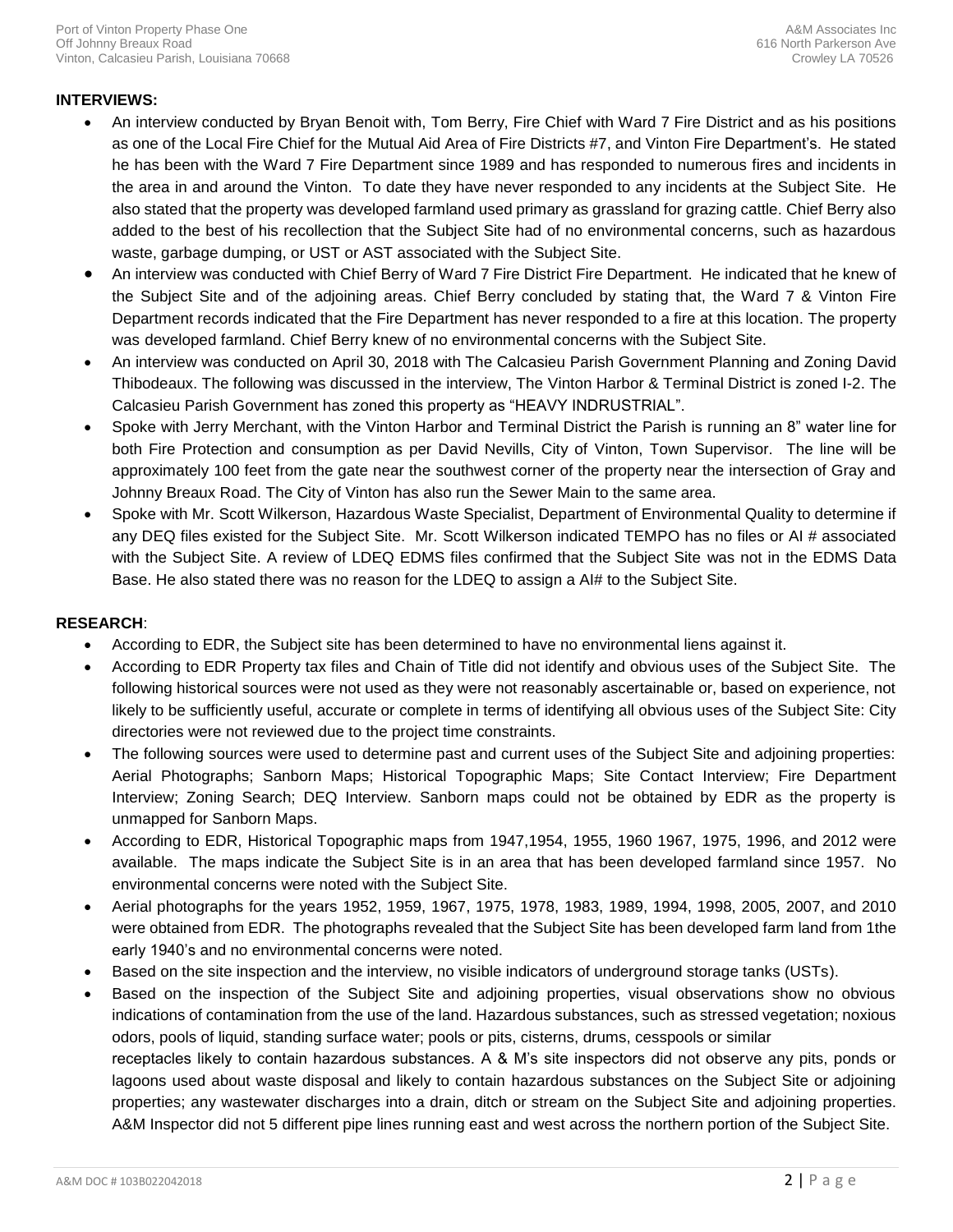- Based on the site inspection, review of EDR reports, and a Louisiana Department of Environmental Quality Database search, the Subject Site does not hold any environmental permits.
- Based on the information obtained during the site inspection, the interviews, the historic review and the review of the EDR reports, A&M finds no recognized environmental conditions for the Subject Site located off Johnny Breaux and Gray Road, Vinton, Calcasieu Parish, Louisiana.
- Based on the site inspection, there are signs of old farming herbicides and pesticides products left on site. There are no signs of old pipeline waste products left on site. There is no visible evidence of dumping of hazardous waste exists at the Subject Site. The generation, storage, treatment or disposal of hazardous wastes does not appear to currently occur or to have occurred on the Subject Site, nor does there appear to be any history of such activities.
- Based on the site inspection, there has been no dumping of hazardous waste in this area. The generation, treatment, storage, or disposal of hazardous wastes does not appear to currently occur or to have occurred on the Subject Site, nor does there appear to be any history of such activities.
- Based on the site inspection, there are no transformers located at the Subject Site.
- Based on the information obtained during the site inspection, the interviews, the historic sources review and the review of the EDR reports, I could not find any other environmental conditions for the Subject Site located off Gray and Johnny Breaux Road, Vinton, Calcasieu, Louisiana.

## **LIMITING CONDITIONS AND METHODOLOGY**

• Chain of Title and Property Tax Files were reviewed, and they did not identify an obvious use of the Subject Site. Nor did they indicate any environmental impact for the Subject Site. Various historical sources provided substantial information

## **SITE DESCRIPTION**

## **Location**

- The Subject Site is located off Johnny Breaux Road, Vinton, Calcasieu Parish, Louisiana, and is composed of tracts of land:
- @261012-0000-3100001 0000 @261012-0000-3200001 0000 @261012-0000-3300002 0000 @261012-0000-3400002 0000 TRACT 1 DESC AS: COM ON S/L OF SECT 26.10.12; SAID PT BING 2548 FT W OF SE COR OF SAID SECT 26, AND IN C/L OF JOHNNY BREUAX RD; TH N 2 DEGS E ALONG SAID RD C/L 2658.8 FT TO C/L OF GRAY RD AND N/L OF S/2 OF SAID SECT 26; TH N 87 DEGS W 964.7 FT TH FOLLOWING THE C/L WESTERLY OF GRAY RD BEING A REVERSE CURVE 582.1 FT TO BEG OF BRIDGE OVER THE VINTON DRAINAGE CANAL; TH W ALONG GRAY RD BRIDGE C/L 173 FT TO C/L OF SAID VINTON DRAINAGE CANAL TH S 2 DEGS W ALONG C/L MEANDERS OF SAID VINTON DRAINAE CANAL 2474.2 FT TO S/L OF SAID S/2 OF SAID SECT 26; TH S 87 DEGS E 1710.4 T TO POC (LESS AND EXCEPT PARCELS PREVIOUSLY SOLD TO CALCASIEU PARISH POLICE JURY, INCLUDING THOSE ACTS RECORDED IN CONV BK 2159 P 452, CONV B 2510 P 780 AND CONV B 3321 P 114; AND SUBJ TO PUB D R/WS ON N, S AND E SIDES THEREOF) @261012-0000-2100001 0000 @261012-0000-2200001 0000 @261012-0000-2300001 0000 @261012-0000-2400001 0000 TRACT 2: DESC AS: COM AT SE COR OF SECT 26.10.12, TH N 86 DEGS W 2548 FT O C/L OF JOHNNY BREAUX RD; TH N 2 DEGS E ALOND SAID C/L 2658.82 FT TO C/L OF GRAY RD AND THE N/L OF THE S/2 OF SAID SECT 26; TH S 87 DEGS E 2531.5 FT TH S 2706.7 FT TO POC (LESS AND EXCEPT PARCELS SOLD TO CALCASIEU PARISH POLICE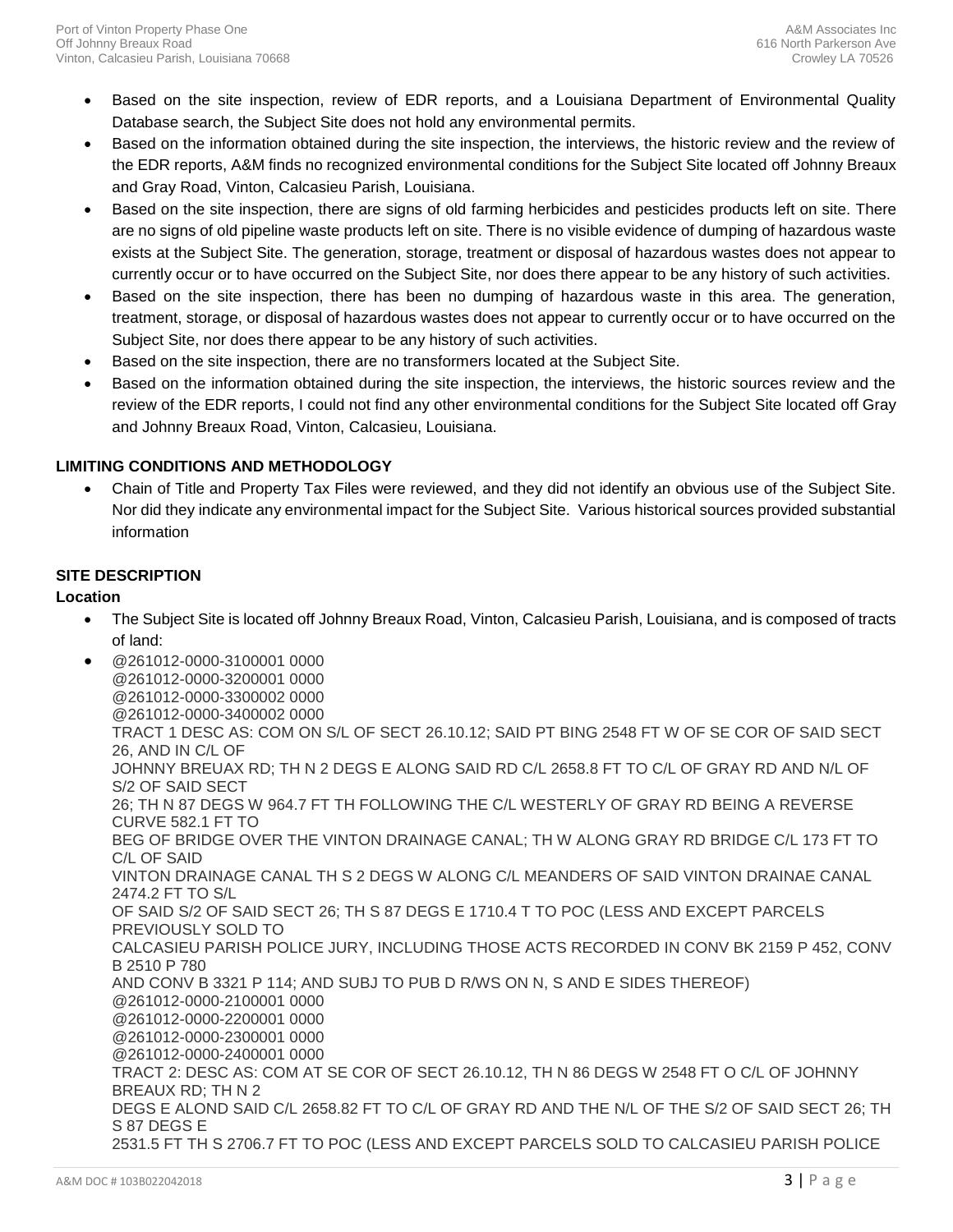JURY INCLUDING ACT RECORDED IN CONV B 2510 P 780; SUBJ TO PUB RD R/WS ALONG N & W LINES THEREOF @261012-0000-3300001 0000 @261012-0000-3400001 0000 TRACT3: DESC AS: COM FROM SE COR F SECT 26.10.12 TH N 86 DEGS W 2548 FT TO C/L OF JOHNNY BREAUX RD; TH N 87 DEGS W ALONG C/L OF PARISH RD 1710.4 FT TO C/L OF VINTON DRAINAGE CANAL AND POB OF TRACT 3; TH N 88 DEGS W 1186.9 FT TH N 2591.9 T TH S 82 DEGS E 271.6 FT TO C/L OF GRAY RD, TH SELY ALONG SAID RD C/L AN ARC DIST OF 1002.3 FT TO C/L OF VITNON DRAINAGE CANAL AT BRIDGE; TH S ALONG THE C/L MEANDERS OF SAID CANAL 2474.24 FT TO POB (SUBJ TO RD R/W ON N/L THEREOF) REF1-B 1555 P 603, DON B 16 P 7- 80 REF2-B 1725 P 127 B 1739 P 619-83 REF3-B 1890 P 237-85 REF4-BERNETT WILLIAM JARDELL ET AL B 2200 P 468-90 REF5-MARIE LOUISE JARDELL ET AL PARTNERSHIP B 31 P 581, FILE #2063473, B 2227 P 590, B 2228 P 84, P 102, P 149, P 151, P 105-91 REF6-B 2376 P 30, P 32-93 REF7-B 2510 P 780, B 2509 P 399-95 REF8-B 2667 P 444, FILE #2065650-97 REF9-B 2836 P 130-2000 REF10-B 2924 P 623-01 REF11-NEW LEGAL DESC B 3892 P 657-

## **Site Interviews**

• An interview was conducted by Bryan Benoit with Jerry Merchant, President of Vinton Harbor and Terminal District, and longtime resident of the Vinton Community served as the sites contact. He stated that the property had been in the J&L Jardell Family Partnership since Jan 1, 1980. The land was developed as farmland during the early 1940's when the family started raising cattle, and planting Rice and Soybeans and other crops. Family stop planting crops on the property in 1988 and started leasing the property to Donny Moore for a cattle and haying operations. The property was sold to the Vinton Harbor & Terminal District on August 9, 2013. Andrus raised cattle on the property through1990-2000's. The land is presently being leased to anyone, but Mr. Merchant said Donny Moore is expected to release the property, unless the Vinton Harbor & Terminal District finds a suitable tenant to build on the property. If no tenant or prospect is found soon the property will be leased to Mr. Moore for a Cattle and Haying Operations. The lease will be to Donny Moore, Farmer/Rancher, from Vinton, Louisiana. Mr. Stewart does employ herbicides and pesticides for his haying operation. Mr. Jerry Merchant stated, to the best of her knowledge, there has been no dumping of hazardous waste at the Subject Site. The generation, storage, treatment or disposal of hazardous wastes does not occur at the Subject Site, nor does there appear to be any history of such activities. As far as Mr. Jerry Merchant knows of, no environmental concerns associated with the Subject Site. He did mention the 5 underground pipelines and that they have had no incidents to the best of his knowledge. Vinton Harbor & Terminal District is developing this property for Heavy Industries Commercial Use. The City of Vinton has no plans to this time to annex the property. The property is outside the city limits of Vinton LA. Mr. Jerry Merchant informed A&M in the interview the Calcasieu Parish Police Jury approved running Parish Utilities to the northeast corner of Gray Road and Johnny Breaux Road. The utilities will be water and sewer. The location is just 50 yard across from the Subject Site.

## **Site History**

- According to EDR, the Subject site has been determined to have no environmental liens against it.
- According to EDR Property tax files and Chain of Title did not identify and obvious uses of the Subject Site. The following historical sources were not used as they were not reasonably ascertainable or, based on experience, not likely to be sufficiently useful, accurate or complete in terms of identifying all obvious uses of the Subject Site: City directories were not reviewed due to the project time constraints.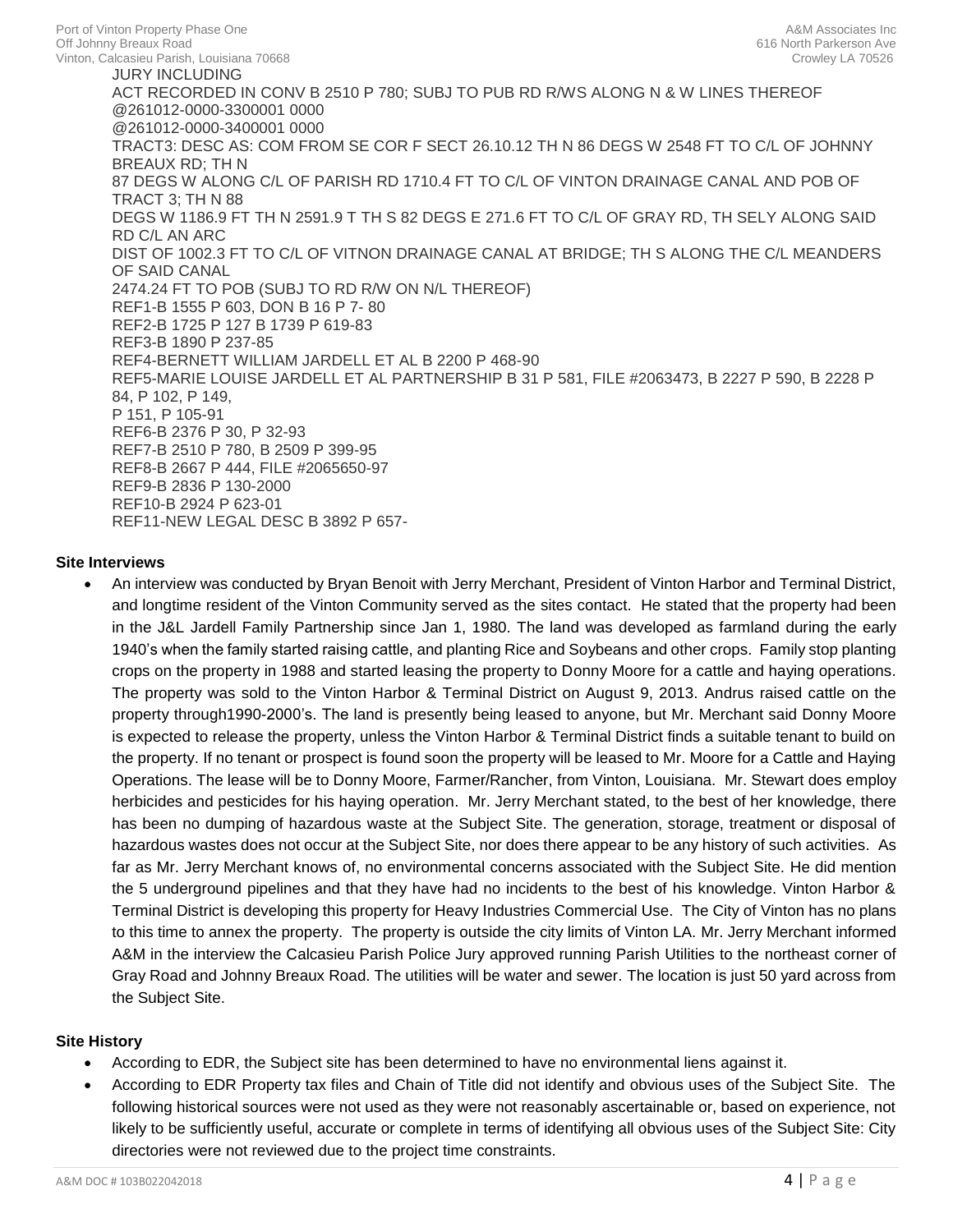- The following sources were used to determine past and current uses of the Subject Site and adjoining properties: Aerial Photographs; Sanborn Maps; Historical Topographic Maps; Site Contact Interview; Fire Department Interview; Zoning Search; DEQ Interview. Sanborn maps could not be obtained by EDR as the property is unmapped for Sanborn Maps.
- According to EDR, Historical Topographic maps from 1947,1954, 1955, 1960 1967, 1975, 1996, and 2012 were available. The maps indicate the Subject Site is in an area that has been developed farmland since 1957. No environmental concerns were noted with the Subject Site.
- Aerial photographs for the years 1952, 1959, 1967, 1975, 1978, 1983, 1989, 1994, 1998, 2005, 2007, 2010 and 2015 were obtained from EDR. The photographs revealed that the Subject Site was has been developed farm land from 1952 and no environmental concerns were noted.
- Based on the site inspection and the interview, no visible indicators of underground storage tanks (USTs).
- Based on the inspection of the Subject Site and adjoining properties, visual observations show no obvious indications of contamination from the use of the land. Hazardous substances, such as stressed vegetation; noxious odors, pools of liquid, standing surface water; pools or pits, cisterns, drums, cesspools or similar receptacles likely to contain hazardous substances. A & M's site inspectors did not observe any pits, ponds or lagoons used about waste disposal and likely to contain hazardous substances on the Subject Site or adjoining properties; any wastewater discharges into a drain, ditch or stream on the Subject Site and adjoining properties.
- Based on the site inspection, review of EDR reports, and a Louisiana Department of Environmental Quality Database search, the Subject Site does not hold any environmental permits.
- Based on the information obtained during the site inspection, the interviews, the historic review and the review of the EDR reports, A&M finds no recognized environmental conditions for the Subject Site located off Johnny Breaux and Gray Road, Vinton, Calcasieu Parish, Louisiana.
- Based on the site inspection, there are signs of old products left on site. No visible evidence of dumping of hazardous waste exists at the Subject Site. The generation, storage, treatment or disposal of hazardous wastes does not appear to currently occur or to have occurred on the Subject Site, nor does there appear to be any history of such activities.
- Based on the site inspection, there has been no dumping of hazardous waste in this area. The generation, treatment, storage, or disposal of hazardous wastes does not appear to currently occur or to have occurred on the Subject Site, nor does there appear to be any history of such activities.
- Based on the site inspection, there are no transformers located at the Subject Site.
- Based on the information obtained during the site inspection, the interviews, the historic sources review and the review of the EDR reports, I could not find any other environmental conditions for the Subject Site located off Gray and Johnny Breaux Road, Vinton, Calcasieu, Louisiana.

## **Site Use**

• The Subject Site has a history of uses: The property has been in the Jardell Family since the 1900's. Information taken from EDR Aerial Photo Package 1952 map shows the land is being used as agricultural as the rest of the land in the immediate area.

## **Adjacent Property Uses**

- **North -** Developed Grasslands for Haying and Cattle Operations, and residential single dwelling homes
- **East -** Developed Fenced off Grasslands for Haying, Cattle Operations and Wooded Areas.
- **South -** Wooden Area, Grasslands and Oil Well Site
- **West -** Developed Fenced off Grasslands for Haying, Cattle Operations.
- A&M found no signs of any cemeteries located on the site.
- Subject Site is fenced in with gates located on the Northwest, Northeast, and Southeast ends of the property. Fencing material is 2 different types of materials, first-hog wire 4'x4" at the bottom. The hog wire is topped with 3 strands of barb wire. Both T-poles and wooden materials are used as fence poles.
- There are no paved areas on the property.
- Mr. Jerry Merchant informed A&M that there is a new road purposed and approved by the Calcasieu Jury to run through the 154 acres and connect with LA 108.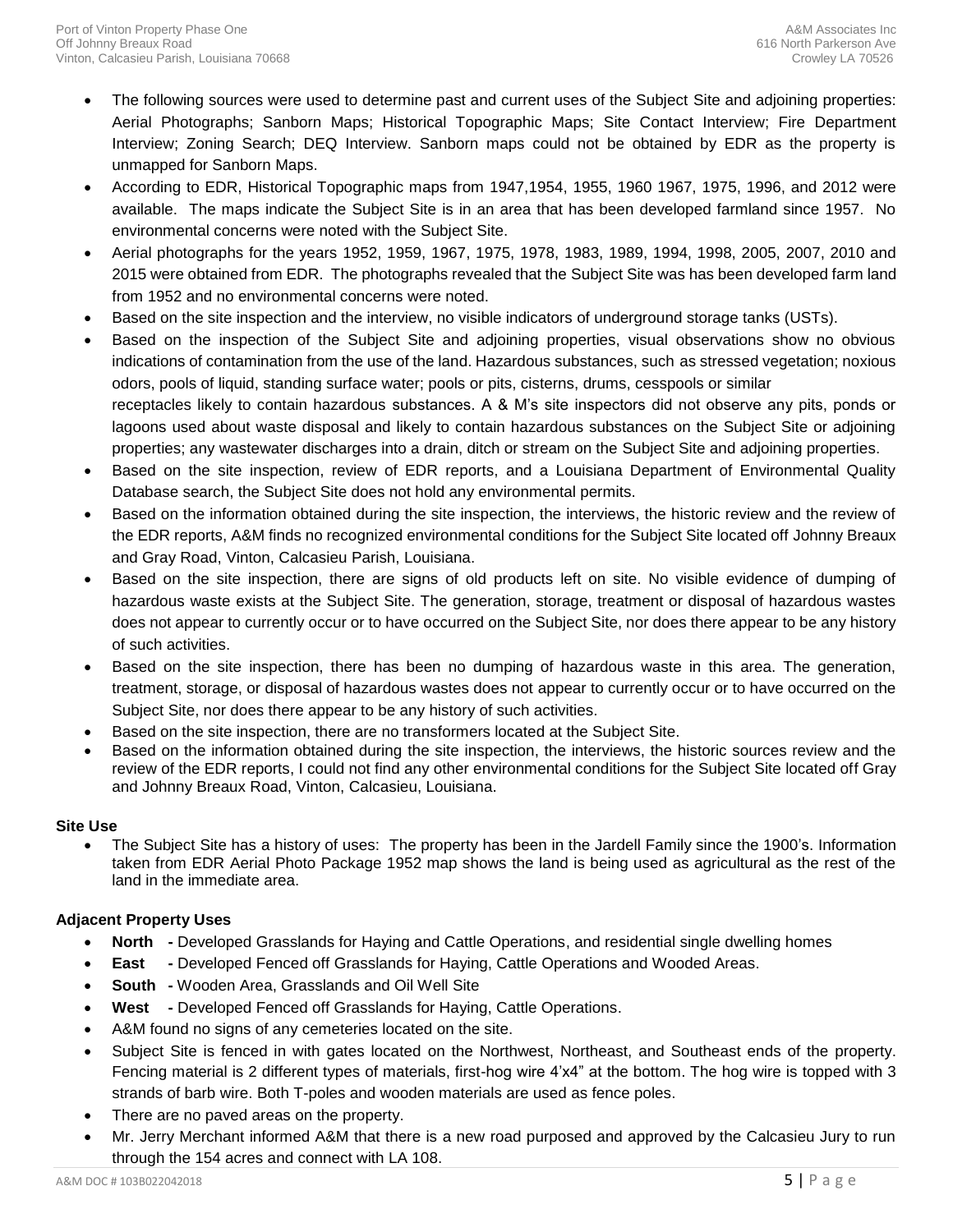#### **Environmental Site Assessment**

• The Subject Site has no environmental points to address.

## **Site Reconnaissance**

- A&M Associates, Inc. staff visited the Subject Site for completing the site inspection portion of this investigation.
- Based on the inspection of the Subject Site and adjoining properties, visual observations show no obvious indications of contamination from the use of hazardous substances, such as stressed vegetation; noxious odors, pools of liquid, standing surface water; pools or pits, cisterns, drums, cesspools or similar receptacles likely to contain hazardous substances. A&M Associate's site inspector did not observe any pits, ponds or lagoons used about waste disposal and likely to contain hazardous substances on the Subject Site or adjoining properties; any wastewater discharges into a drain, ditch or stream on the Subject Site and adjoining properties. Based on the site inspection, no visible evidence of dumping of hazardous waste exists at the Subject Site. The generation, storage, treatment or disposal of hazardous wastes does not appear to currently occur or to have occur on the Subject Site, nor does there appear to be any history of such activities. Property does have 5 Commercial Pipelines running across the property.

## **Water and Wastewater Service**

- Water is supplied presently by the tenant by means of deep-water well approximately 130' (Parish is planning to run Parish Water for Fire and Human Consumption)
- Sewer is provided by the tenant, by means of mechanical sewer plant. (parish is planning to run parish sewer line for human use)

## **Other Utilities**

- Electricity-Based on the site inspection and interviews with Jerry Merchant, Entergy Company has a franchise agreement for electricity for the parish and the Subject Site.
- Natural Gas- Center Point supplies natural gas for the area.
- Based on the site inspection and interviews with Jerry Merchant:
	- o Telephone-AT&T
	- o Internet-AT&T
	- o Cable Service-No Services as of the date of report
	- o Satellite-Subscribers can sign-up with either Dish or Direct TV

## **Solid Waste**

• Based on the site inspection and interviews with Carrie Davis, Calcasieu Parish Police Jury, Waste Management has a franchise agreement for Solid Waste for the parish and the Subject Site

## **Geology/Hydrogeology**

• The Subject Site is located on the Northern Humid Gulf Coastal Prairies physiographic province of Louisiana**.**  Geologically, the area consists of flat coastal plain with innumerable low circular mounds and occasional low coastal ridges and indistinct relict fluvial channels. Low-gradient rivers and streams, some channelized. Rock Stratigraphic Unit Era is Cenozoic. System is the Quaternary System of the late Pleistocene Era. Subject site is Silt Loam Class B, C & D-very slow infiltration rates, Soils are Lean Clay, fine-grained soils silts and clays, have high water table, or a shallow impervious layer.

#### **Surface Hydrology**

• The Subject Site lies 10.00 feet above sea level, based on the information provided on USGS-5629008 Vinton LA5620608 –2012, Louisiana topographic map of the area (2012). Ground surface elevations may have been altered by development of Parish Road. So, the actual elevation of the Subject Site may not agree with the map. The surrounding area is relatively flat. State highways streets, residential and farmlands dominate the topography of the area. Storm water runoff in the area is conveyed by a manmade drainage system to the north and east.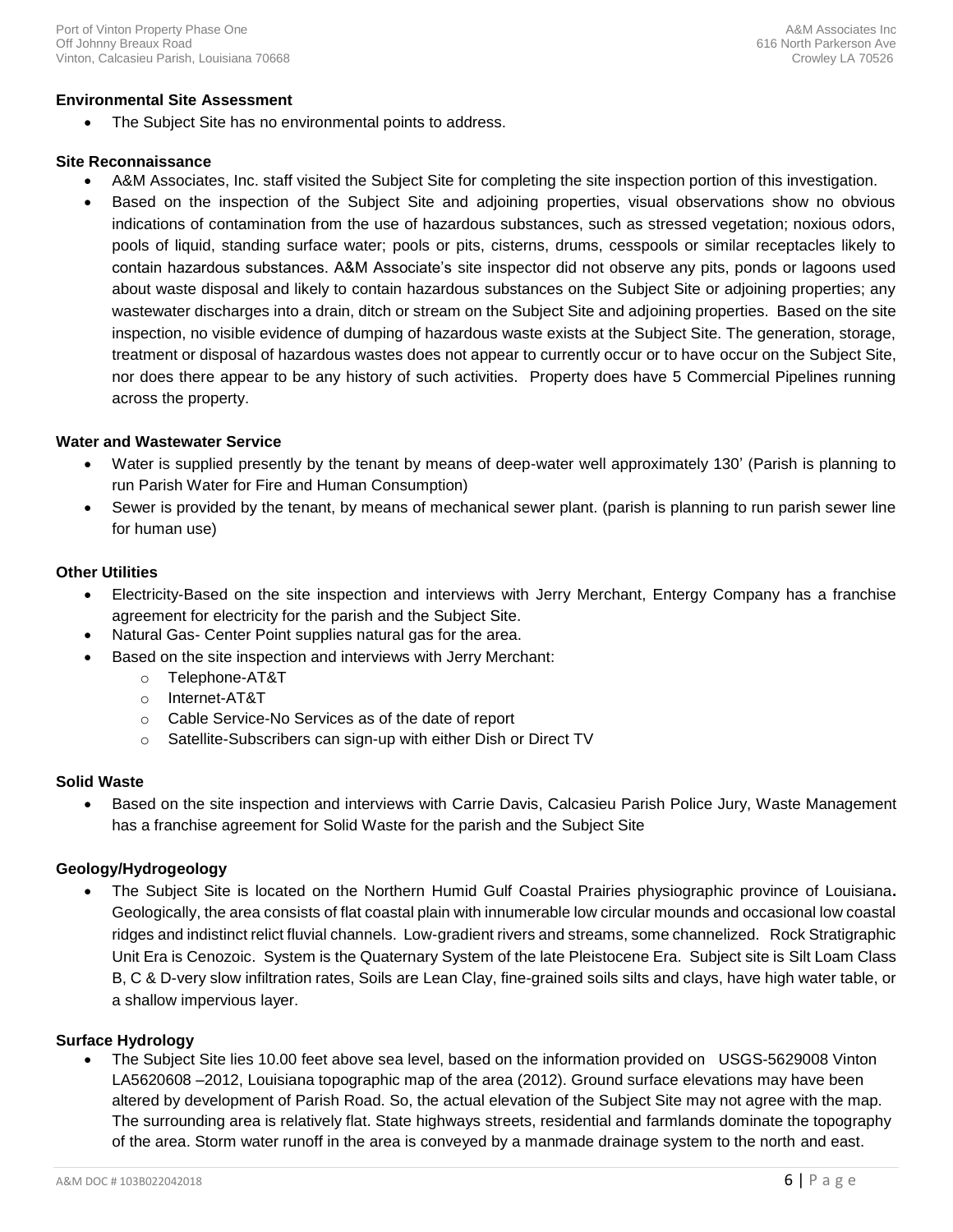## **Subsurface Hydrology**

The shallow groundwater table at the site is expected to be encountered from 1.5 to 7 feet below ground surface. In general, groundwater flow is expected to fluctuate seasonally with respect to the regional groundwater flow.

## **Water Wells**

• There are twenty (20) water wells within the 1-mile radius of the Subject Site. The wells are screened in several different levels. The water is generally used to support rural homes and agriculture uses in the area.

## **Herbicides, Pesticides, and Chemical Use**

- Based on the site inspection, and interview with Mr. Donny Moore herbicides and pesticides are not currently used on the Subject Site. The Subject Site primarily has been used over the past 30 years for cattle and grassland operations.
- I found no other chemical storage noted on the Subject Site.

#### **Hazardous Waste**

• Based on the site inspection, there has been no dumping of hazardous waste in this area. The generation, treatment, storage, or disposal of hazardous wastes does not appear to currently occur or to have occurred on the Subject Site, nor does there appear to be any history of such activities.

#### **Mold**

• Based on the site inspection, with no building on subject site, no visible evidence of mold growth exists at the Subject Site.

#### **Transformers**

• Based on the site inspection, there are no transformers on the Subject Site.

#### **Permits**

• Based on the site inspection and the review of EDR reports, the Subject Site does not have any environmental permits.

#### **Regulatory Database**

• This section describes the record review performed to identify any potential environmental problems or releases that may have resulted from activities at this or adjacent sites and which may have affected the Subject Site. A&M Associates, Inc. contracted with a regulatory data retrieval firm (EDR) to provide us with available, current and appropriate regulatory database records. A&M Associates, Inc. also conducted a regulatory database search for the Subject Site. This record review was comprised of researching the following records or regulatory jurisdiction:

#### **Federal Reports**

- National Priorities List (NPL)
- Facility Index System (FINDS)
- Comprehensive Environmental Response, Compensation and Liability Information System (CERCLIS)
- Resource Conservation and Recovery Act Notification System (RCRA)
- Emergency Response Notification System (ERNS)

#### **State Reports**

- Underground Storage Tank Facility Information (UST)
- Leaking Underground Storage Tanks (LUST)
- State Hazardous Waste Sites (SHWS) (State Equivalent CERCLIS Sites)
- State Landfill List (SL)
- AUL sites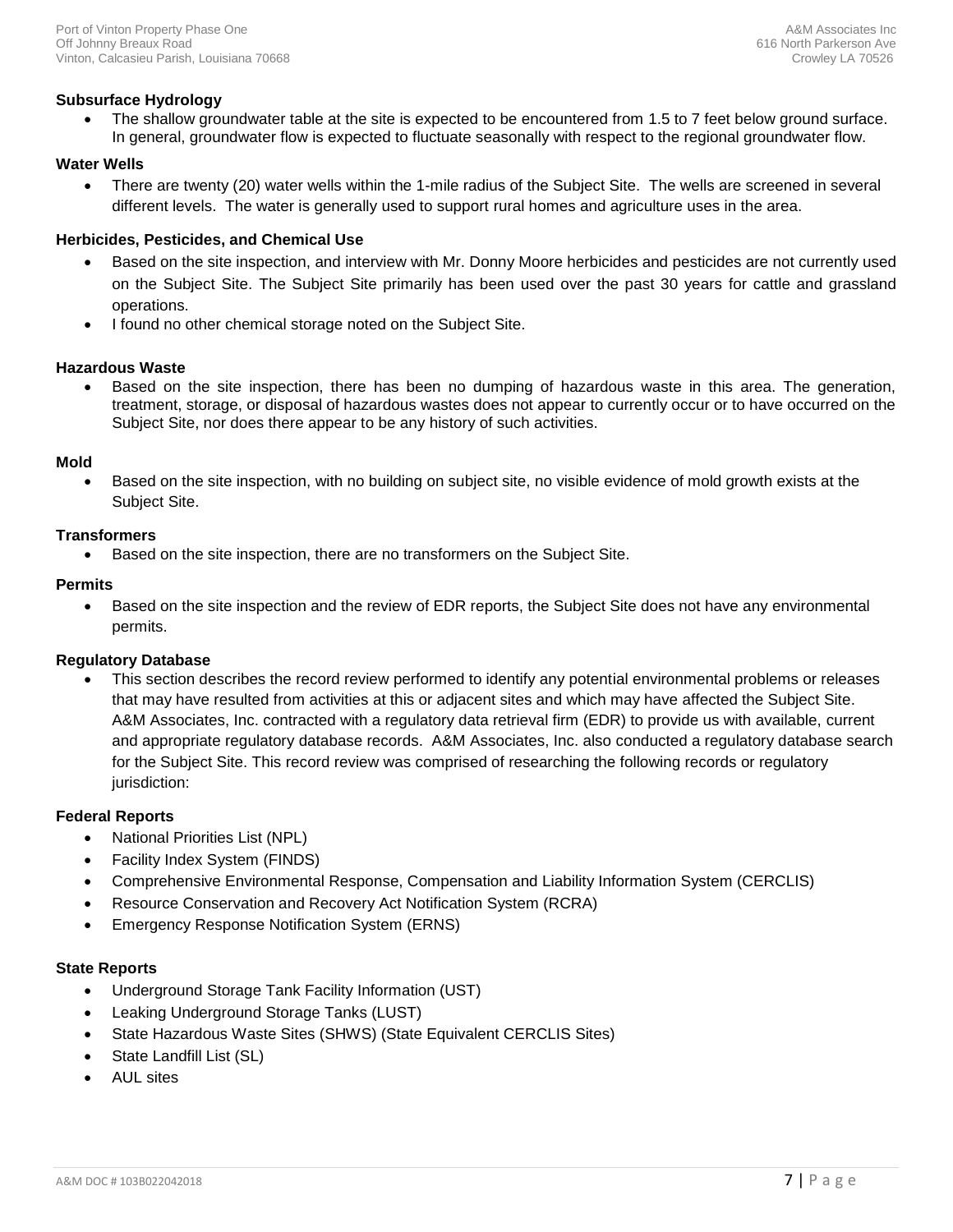## **Regulatory Database Retrieval Results**

- The complete EDR database search is attached as Appendix B. Environmental database searches provided by EDR are generated according to the zip codes of the study area. Also provided is a radius status report that maps sites of potential concern that are within a 1-mile radius of the Subject Site.
- There is no site within the 1-mile radius reported by EDR for this research. Based on the names, addresses and locations listed by EDR for these sites, a review of the area map, a driving reconnaissance and/or an internet address/mapping check indicates that no sites pose a concern to the Subject Site.

Summarized below are brief descriptions of each regulatory database and the number of entries in the area from each.

**National Priorities List**. The National Priorities (Superfund) List (NPL) is the Environmental Protection Agency's (EPA) database of uncontrolled or abandoned hazardous waste sites identified for priority remedial actions under the Superfund. Program. To be included on the NPL, a site must either meet or surpass a predetermined hazard ranking systems score, or be chosen as a state's top-priority site, or meet all three of the following criteria: (1) the U.S. Department of Health and Human Services issues a health advisory recommending that people be removed from the site to avoid exposure; (2) EPA determines that the site represents a significant threat; and (3) EPA determines that remedial action is more cost-effective than removal action.

• No NPL sites were reported by EDR within a 1-mile radius of the Subject Site.

**The Facility Index System.** The Facility Index System (FINDS) is a compilation of any property or site which the EPA has investigated, reviewed, or been made aware of on connection with its various regulatory programs. Each record indicates the EPA Program Office that may have files on the site or facility.

The Subject Site was not listed as a FINDS site.

**Comprehensive Environmental Response, Compensation and Liability Information System**. The CERCLIS List is a compilation by EPA of the sites which EPA has investigated or is currently investigating for a release or threatened release of hazardous substances pursuant to the Comprehensive Environmental Response, Compensation, and Liability Act of 1980 (Superfund Act).

• No State Hazardous Waste Sites (SHWS) (State Equivalent CERCLIS Site) were reported by EDR within a 1-mile radius of the Subject Site.

**Resource Conservation and Recovery Act Notification System**. The EPA's Resource Conservation and Recovery Act (RCRA) Program identifies and tracks hazardous waste from the point of generation to the point of disposal. The RCRA Facilities database is a compilation by EPA of reporting facilities that generate, store, transport, treat or dispose of hazardous waste.

- No RCRA CORRACTS sites were reported by EDR in a 1-mile radius of the Subject Site.
- No RCRA TSD sites were reported by EDR within a 1-mile radius of the Subject Site.

**Emergency Response Notification System**. The Emergency Response Notification System (ERNS) is a national database used to collect information on reported releases of oil and hazardous substances. The database contains information from spill reports made to federal authorities including the EPA, the US Coast Guard, the National Response Center, and the Department of Transportation.

• The Subject Site was not listed as an ERNS site by EDR.

**Underground Storage Tanks**. EDR conducts a database search to identify all UST sites within the area of study.

• There were no UST sites reported by EDR within a 1-mile radius of the Subject Site.

**Leaking Underground Storage Tanks**. EDR conducts a database search to identify all sites within a 1-mile radius of the study area.

• There were no LUST sites reported by EDR within a 1-mile radius of the Subject Site.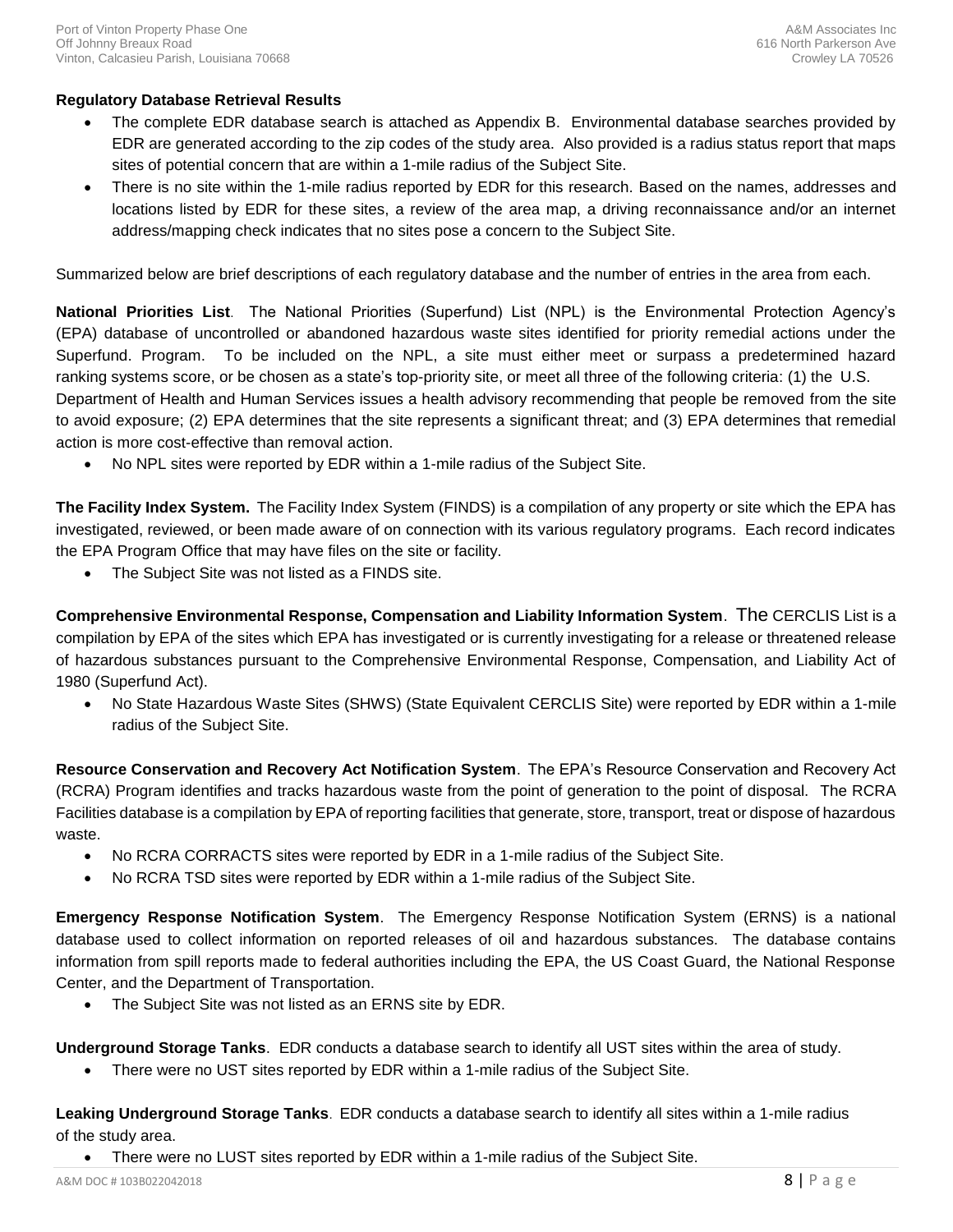**Historical Leaking Underground Storage Tanks**. EDR conducts a database search to identify all Historical LUST sites within a 1-mile radius of the study area.

• No Historical LUSTs are sites that have been remediated and closed out by the DEQ.

**State Landfill List**. The state maintains a listing which inventories solid waste landfills, incinerators, and transfer stations.

• There were no State Landfills reported by EDR within a 1-mile radius of the Subject Site.

**AUL.** A notice of contamination and restriction of property to non-residential use are placed in the conveyance records for the property.

• There were no AUL reported by the EDR within a 1-mile radius of the Subject Site.

**REM**: Facilities or sites come to the Underground Storage Tank and Remediation Division either through self-notification or referral. These sites are designated for remediation via the following regulatory paths: Solid Waste (SW), Hazardous Waste (Has Waste), Groundwater (Grwater), Inactive & Abandoned Sites (Confirmed or Potential), or Underground Storage Tanks (UST).

• No REM sites reported by EDR in a 1-mile radius of the Subject Site.

## **SUMMARY AND CONCLUSIONS:**

Based on the information obtained by A&M Associates, Inc. during the Phase I Environmental Site Assessment, the following summary and conclusions are presented:

- The Subject Site is located off Johnny Breaux Road, Vinton, Louisiana 70668 and is composed of tracts of land:
	- @261012-0000-3100001 0000 @261012-0000-3200001 0000 @261012-0000-3300002 0000 @261012-0000-3400002 0000 TRACT 1 DESC AS: COM ON S/L OF SECT 26.10.12; SAID PT BING 2548 FT W OF SE COR OF SAID SECT 26, AND IN C/L OF JOHNNY BREUAX RD; TH N 2 DEGS E ALONG SAID RD C/L 2658.8 FT TO C/L OF GRAY RD AND N/L OF S/2 OF SAID SECT 26; TH N 87 DEGS W 964.7 FT TH FOLLOWING THE C/L WESTERLY OF GRAY RD BEING A REVERSE CURVE 582.1 FT TO BEG OF BRIDGE OVER THE VINTON DRAINAGE CANAL; TH W ALONG GRAY RD BRIDGE C/L 173 FT TO C/L OF SAID VINTON DRAINAGE CANAL TH S 2 DEGS W ALONG C/L MEANDERS OF SAID VINTON DRAINAE CANAL 2474.2 FT TO S/L OF SAID S/2 OF SAID SECT 26; TH S 87 DEGS E 1710.4 T TO POC (LESS AND EXCEPT PARCELS PREVIOUSLY SOLD TO CALCASIEU PARISH POLICE JURY, INCLUDING THOSE ACTS RECORDED IN CONV BK 2159 P 452, CONV B 2510 P 780 AND CONV B 3321 P 114; AND SUBJ TO PUB D R/WS ON N, S AND E SIDES THEREOF) @261012-0000-2100001 0000 @261012-0000-2200001 0000 @261012-0000-2300001 0000 @261012-0000-2400001 0000 TRACT 2: DESC AS: COM AT SE COR OF SECT 26.10.12, TH N 86 DEGS W 2548 FT O C/L OF JOHNNY BREAUX RD; TH N 2 DEGS E ALOND SAID C/L 2658.82 FT TO C/L OF GRAY RD AND THE N/L OF THE S/2 OF SAID SECT 26; TH S 87 DEGS E 2531.5 FT TH S 2706.7 FT TO POC (LESS AND EXCEPT PARCELS SOLD TO CALCASIEU PARISH POLICE JURY INCLUDING ACT RECORDED IN CONV B 2510 P 780; SUBJ TO PUB RD R/WS ALONG N & W LINES THEREOF @261012-0000-3300001 0000 @261012-0000-3400001 0000 TRACT3: DESC AS: COM FROM SE COR F SECT 26.10.12 TH N 86 DEGS W 2548 FT TO C/L OF JOHNNY BREAUX RD; TH N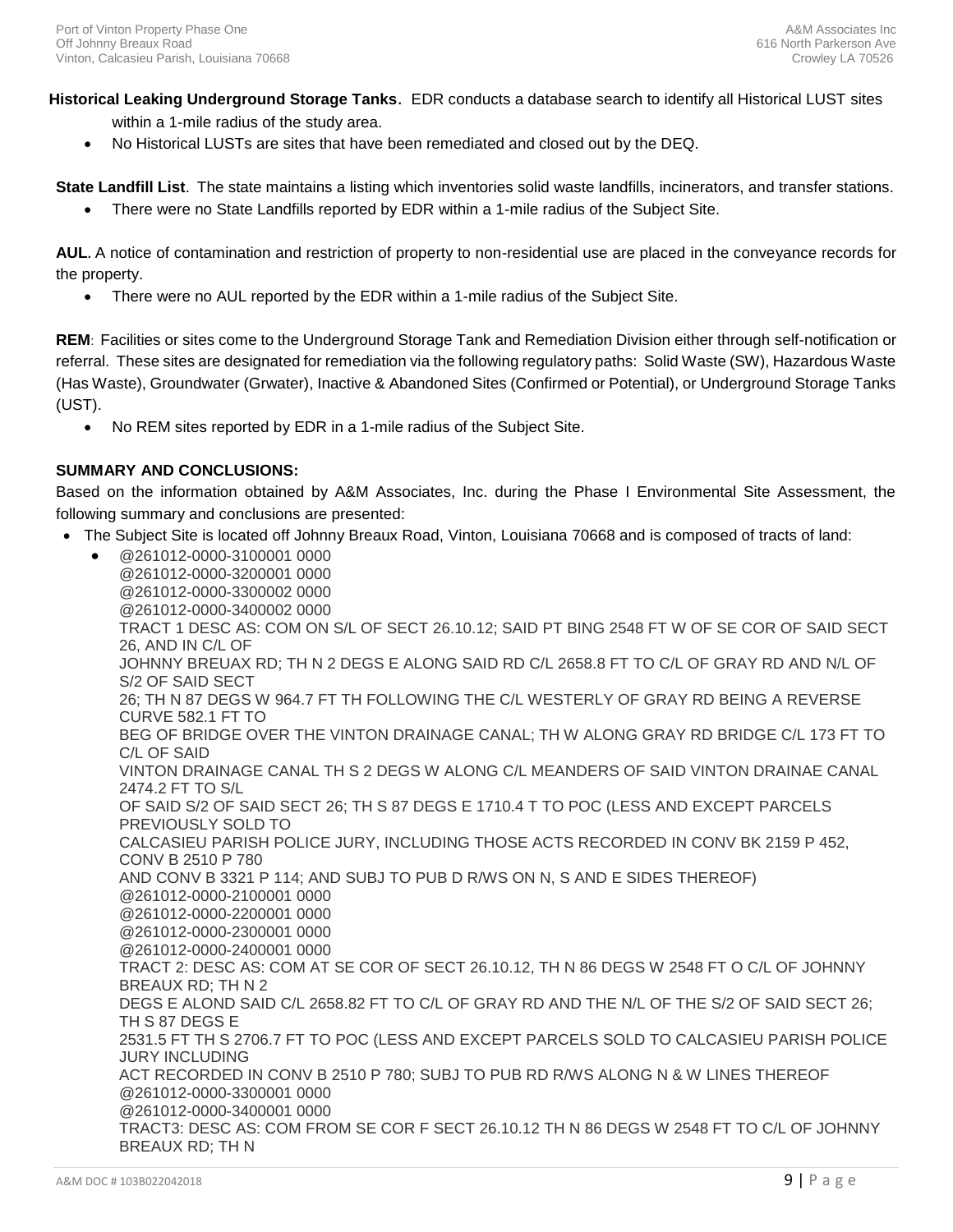87 DEGS W ALONG C/L OF PARISH RD 1710.4 FT TO C/L OF VINTON DRAINAGE CANAL AND POB OF TRACT 3; TH N 88 DEGS W 1186.9 FT TH N 2591.9 T TH S 82 DEGS E 271.6 FT TO C/L OF GRAY RD, TH SELY ALONG SAID RD C/L AN ARC DIST OF 1002.3 FT TO C/L OF VITNON DRAINAGE CANAL AT BRIDGE; TH S ALONG THE C/L MEANDERS OF SAID CANAL 2474.24 FT TO POB (SUBJ TO RD R/W ON N/L THEREOF) REF1-B 1555 P 603, DON B 16 P 7- 80 REF2-B 1725 P 127 B 1739 P 619-83 REF3-B 1890 P 237-85 REF4-BERNETT WILLIAM JARDELL ET AL B 2200 P 468-90 REF5-MARIE LOUISE JARDELL ET AL PARTNERSHIP B 31 P 581, FILE #2063473, B 2227 P 590, B 2228 P 84, P 102, P 149, P 151, P 105-91 REF6-B 2376 P 30, P 32-93 REF7-B 2510 P 780, B 2509 P 399-95 REF8-B 2667 P 444, FILE #2065650-97 REF9-B 2836 P 130-2000 REF10-B 2924 P 623-01 REF11-NEW LEGAL DESC B 3892 P 657-

- 1. Based on the site inspection, no visible indicators of underground storage tanks (USTs) were observed on the Subject Site.
- 2. Based on the inspection of the Subject Site and adjoining properties, visual observations show no obvious indications of contamination from the use of hazardous substances, such as stressed vegetation; noxious odors, pools of liquid, standing surface water; pools or pits, cisterns, drums, cesspools or similar receptacles likely to contain hazardous substances. A&M Associates' site inspector did not observe any pits, ponds or lagoons used in connection with waste disposal and likely to contain hazardous substances on the Subject Site or adjoining properties; any wastewater discharges into a drain, ditch or stream on the Subject Site and adjoining properties.
- 3. Based on the site inspection, there has been no dumping of hazardous waste at the Subject Site. The generation, storage, treatment, or disposal of hazardous wastes does not appear to currently occur or to have occurred on the Subject Site, nor does there appear to be any history of such activities.
- 4. A&M reviewed EPA Data Base, LDEQ EDMS, and EDR Environmental Data Base No Environmental Liens are attach to this tract of property.
- 5. Based on the information obtained during the site inspection, the interviews, the historic sources review and the review of the EDR reports, A&M Associates, Inc. did not find any recognized environmental conditions for the Subject Site located off Johnny Breaux Road, Vinton, Calcasieu Parish, Louisiana.

Based my own conclusions as well as from the reports with the information provided through site visits, interviews, National, State, and Local data bases searches, I see no environmental reasons to hold this sale off I see NO FURTHER ACTION BEING TAKEN, PHASE ONE APPROVED. This environmental site assessment was prepared under the requirements and parameters as defined under ASTM E 1527-05. ASTM standards have been designed to clarify and streamline Phase I Environmental Site Assessments and to provide a working framework for investigating a Subject Site. The ASTM standards are generally accepted as an industry standard. Any third party necessarily has different interests, purposes, and motives than the client with regard to this assessment. Thus, use of this report by any third party is expressly prohibited without written authorization from A & M Associates and the third party's written agreement to accept the limitations on liability and indemnification that were part of the agreement to perform the study and prepare this report.